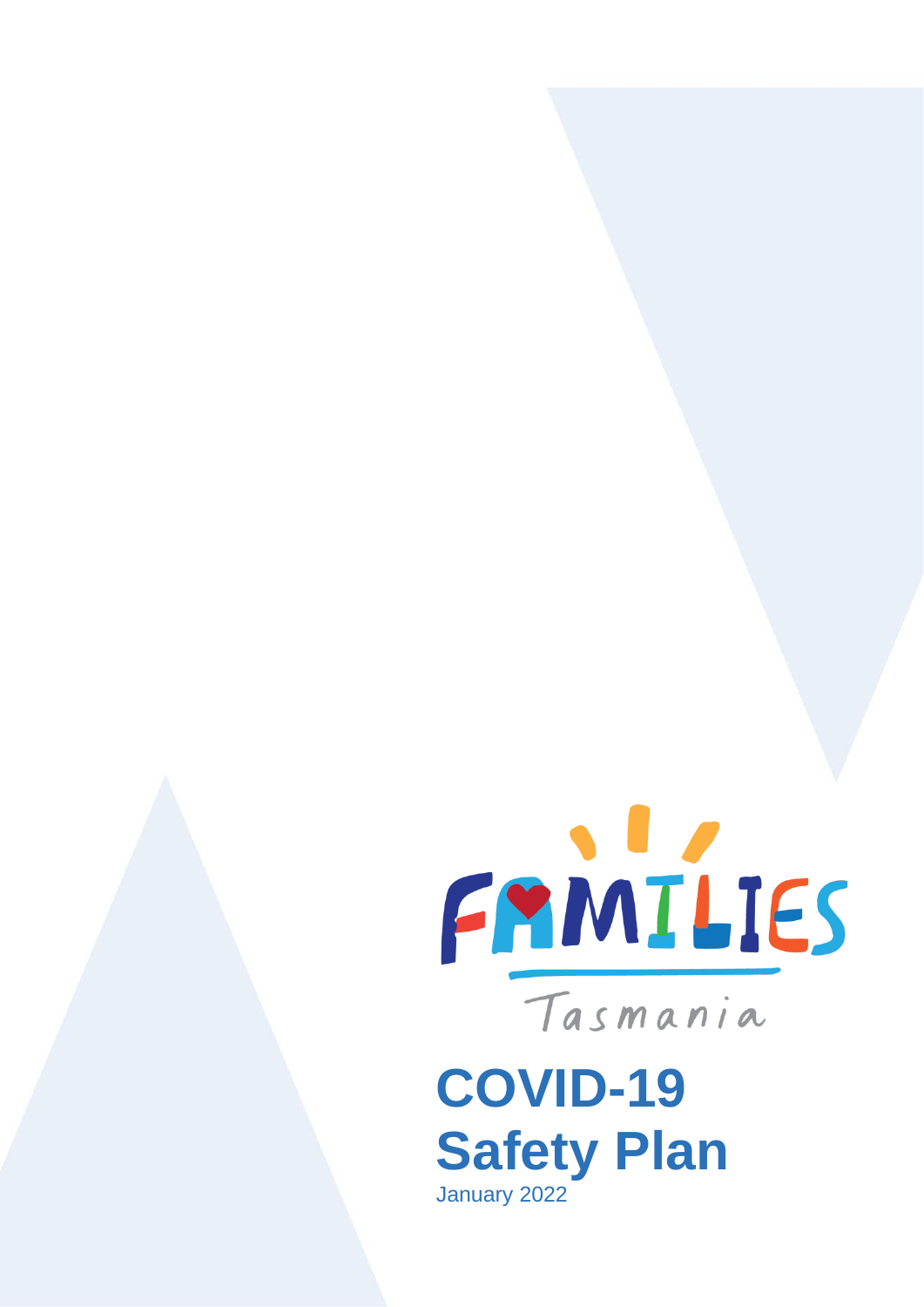# **Contents**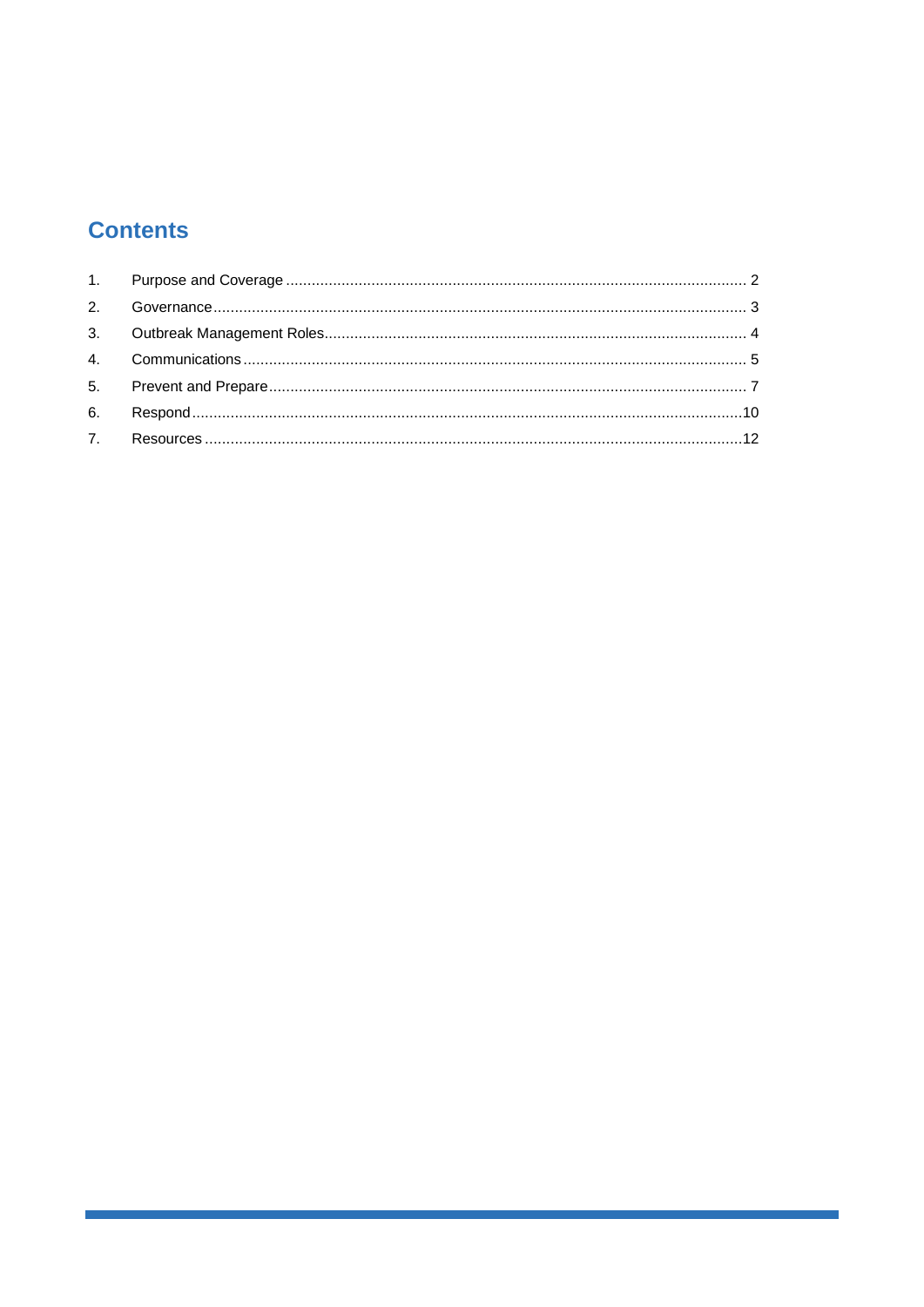| <b>Premises details</b>                                                                          |                                                 |  |
|--------------------------------------------------------------------------------------------------|-------------------------------------------------|--|
| Organisation name:                                                                               | Families Tasmania Inc                           |  |
| Premises address:                                                                                | McDougall Building, Ellerslie Rd, Battery Point |  |
|                                                                                                  | The Haven, 121 Macquarie St, Hobart             |  |
|                                                                                                  | Various outreach events                         |  |
| Plan prepared by:                                                                                | Liz Waters                                      |  |
| Version Number:                                                                                  | 2                                               |  |
| <b>Issue date:</b>                                                                               | 28 June 2021                                    |  |
| Revision date:                                                                                   | Jan 2022                                        |  |
| Workers and their representatives were consulted in<br>relation to the development of this plan? | Yes                                             |  |
| Approved by:                                                                                     | Families Tasmania Board                         |  |
| Who is responsible for reviewing and updating this<br>plan?                                      | <b>CEO</b>                                      |  |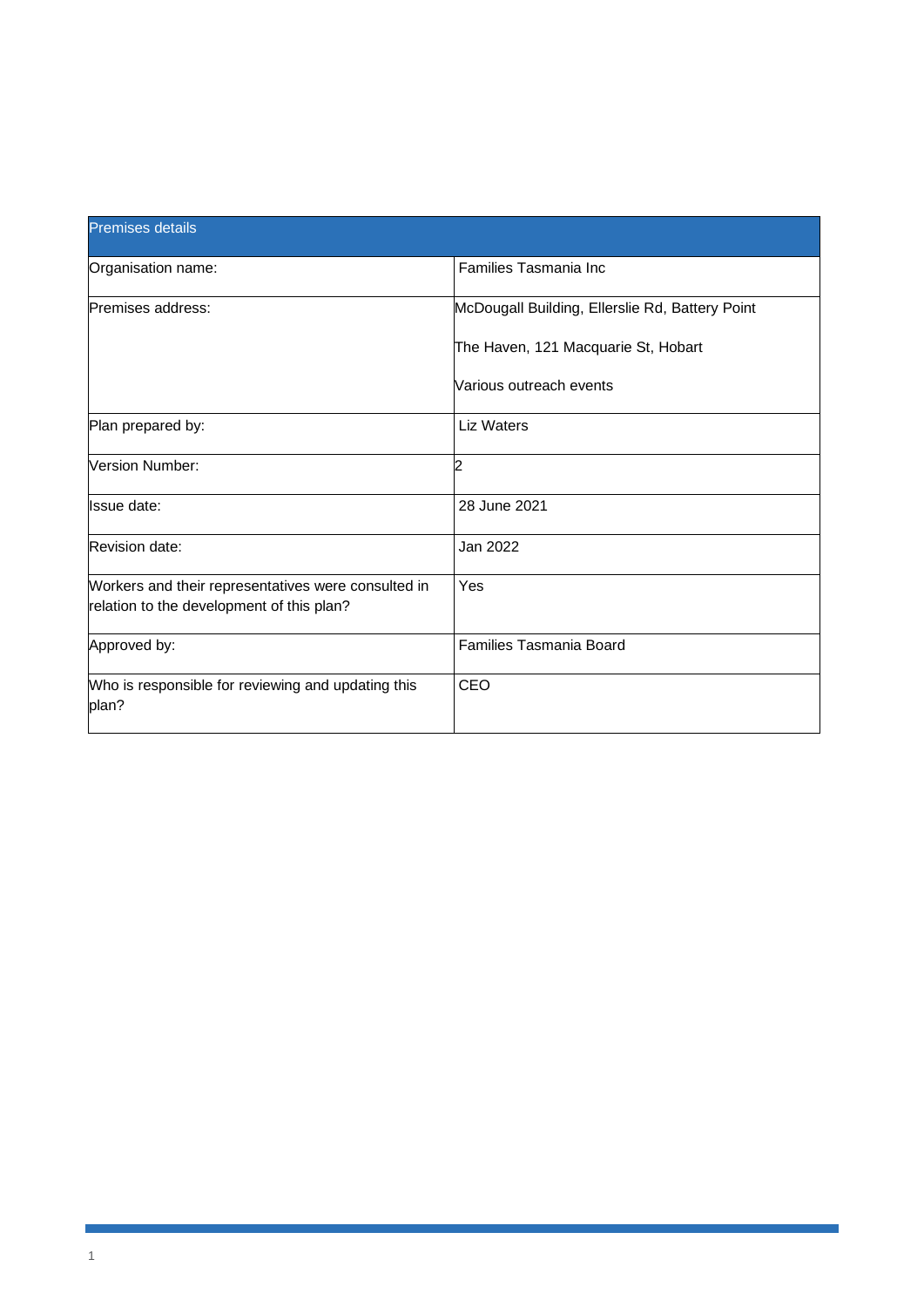# **1. Purpose and Coverage**

COVID-19 has touched each of our lives in a profound way. It will be a combined effort to protect the health of our employees and help our community get back to normal. Families Tasmania (the **Organisation**) is committed to the health, safety and wellbeing of our employees, clients, contractors and suppliers, and to supporting business continuity during the SARS-CoV-2 pandemic (COVID-19).

The purpose of this Safety Plan is to outline the approach and procedure for managing COVID-19. The arrangements set out in this Plan are intended to prevent the transmission of COVID-19 among colleagues, participants, volunteers, visitors, families and the broader community.

This Safety Plan applies to all workers, employees, volunteers, contractors, participants, visitors, and families (collectively Employees and Visitors).

At all times the Plan is subject to all regulations, minimum standards, guidelines and directions of jurisdictional Government and public health authorities. This Plan should also be read in conjunction with any applicable process in place from time to time.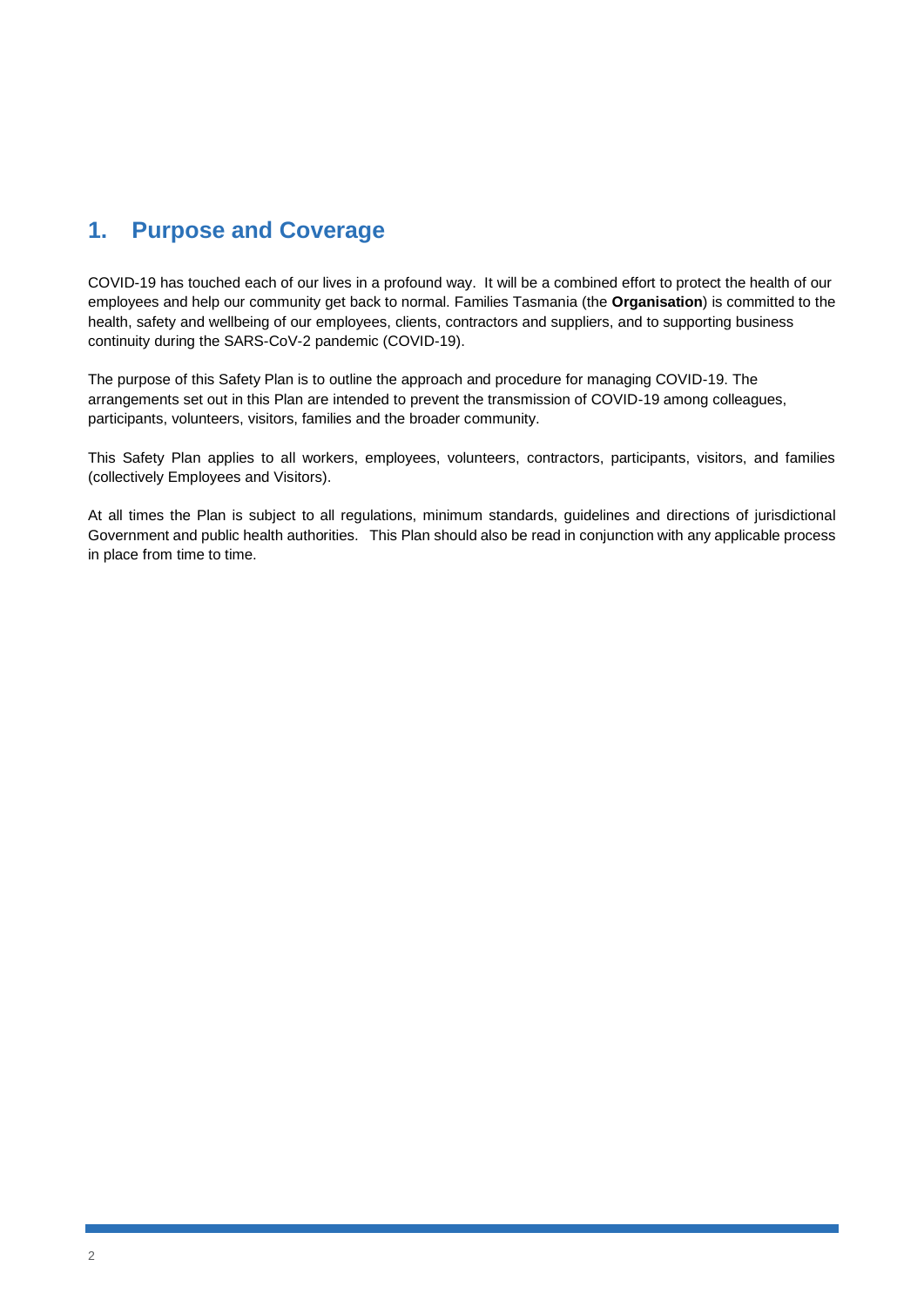# **2. Governance**

The organisation is committed managing the risk of exposure to COVID-19 within our workplace and will continue to comply with all government regulations and restrictions in relation to COVID-19 management.

The following delegations are in place:

- The Board are responsible for the strategic governance of the organisation, this includes approval of COVID-19 safety plans and protocols.
- The CEO is responsible for day-to-day operations, management and implementation of COVID-19 safety plans and protocols.
- Staff and volunteers are responsible for meeting the requirements of the organisations COVID-19 safety plan and ensuring participants are aware of requirements. This includes cleaning, personal hygiene, mask wearing, physical distancing, record keeping and ensuring appropriate signage is displayed.
- All staff and volunteers are required to read and comply with this safety plan.
- Staff and volunteers may be directed to acknowledge that they have read and will comply with this safety plan by completing the relevant declaration form.
- The main contact person for Public Health, and coordination of the organisation's response to an outbreak of COVID-19 will be the CEO or their delegate. Staff, volunteers and participants should direct all queries to the CEO.
- Staff must complete a separate COVID safe event plan for all large events. The COVID safe event plan must be authorised by the CEO prior to the event. A large event is an event where expected attendance is 200 individuals indoors or 500 individuals outdoors.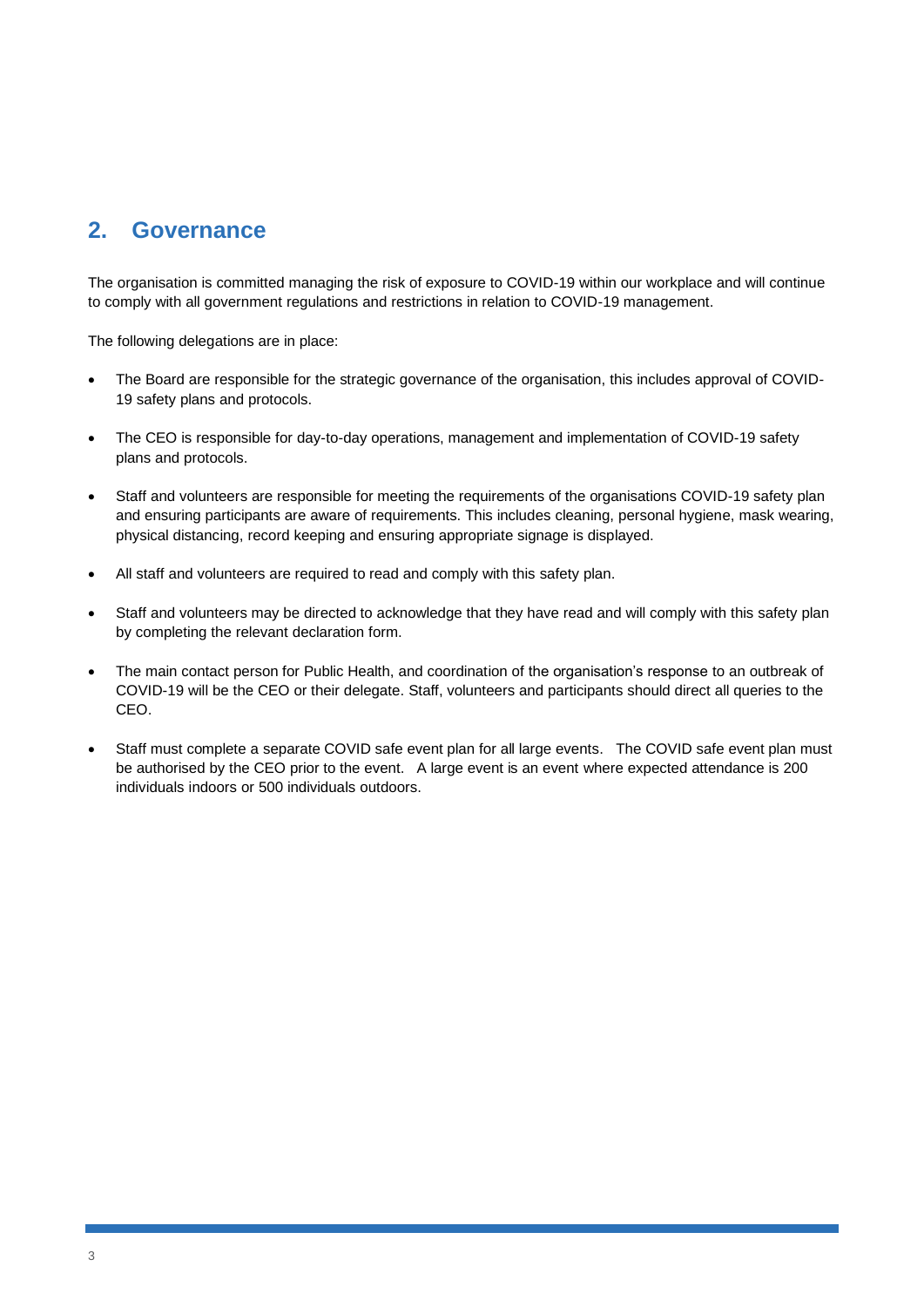# **3. Outbreak Management Roles**

| Stakeholder                   | Role for case and outbreak management                                                                                                                                                                          |  |  |
|-------------------------------|----------------------------------------------------------------------------------------------------------------------------------------------------------------------------------------------------------------|--|--|
| <b>Public Health</b>          | Coordinates COVID-19 case and outbreak management.<br>$\bullet$                                                                                                                                                |  |  |
|                               | In some instances may notify us when a confirmed case is identified as having spent time in our<br>$\bullet$<br>facility.                                                                                      |  |  |
|                               | Provide instructions on minimum requirements to reduce the likelihood of transmission (for<br>$\bullet$<br>example, use of facemasks, cleaning and disinfection.                                               |  |  |
|                               | Advises on broader public health control measures, and monitors their effectiveness.<br>$\bullet$                                                                                                              |  |  |
|                               | Provides information about case/outbreak management to cases, close contacts, people involved<br>$\bullet$<br>in the response and the public.                                                                  |  |  |
|                               | Liaises with relevant agencies about targeted testing and vaccination services.<br>$\bullet$                                                                                                                   |  |  |
|                               | Determines when the outbreak is over.<br>$\bullet$                                                                                                                                                             |  |  |
| WorkSafe Tasmania             | Advises safe work practices, including the potential need to close the facility from a workplace<br>$\bullet$<br>safety perspective.                                                                           |  |  |
| Families Tasmania Inc.        | Implements public health case and outbreak control measures onsite, as outlined in this plan or<br>$\bullet$<br>requested by Public Health.                                                                    |  |  |
|                               | Reports additional cases in the setting to Public Health as required by Public Health guidelines.<br>$\bullet$                                                                                                 |  |  |
|                               | Reports cases in the workplace to WorkSafe Tasmania as required by WorkSafe Tasmania.<br>$\bullet$                                                                                                             |  |  |
|                               | Advises any close contacts of the case that we identify, to quarantine and check<br>$\bullet$<br>www.coronavirus.tas.gov.au for instructions until Public Health provides additional information.              |  |  |
|                               | Liaises with Public Health to coordinate communication about the case/cases.<br>$\bullet$                                                                                                                      |  |  |
| <b>Employees and Visitors</b> | Notifies Families Tasmania in the event they test positive for Covid-19 and they have attended any<br>$\bullet$<br>of its venues or events during the infectious period.                                       |  |  |
|                               | Observes measures put in place by Public Health, WorkSafe Tasmania and Families Tasmania<br>$\bullet$<br>(including for example checking in, wearing masks and observing physical distancing<br>requirements). |  |  |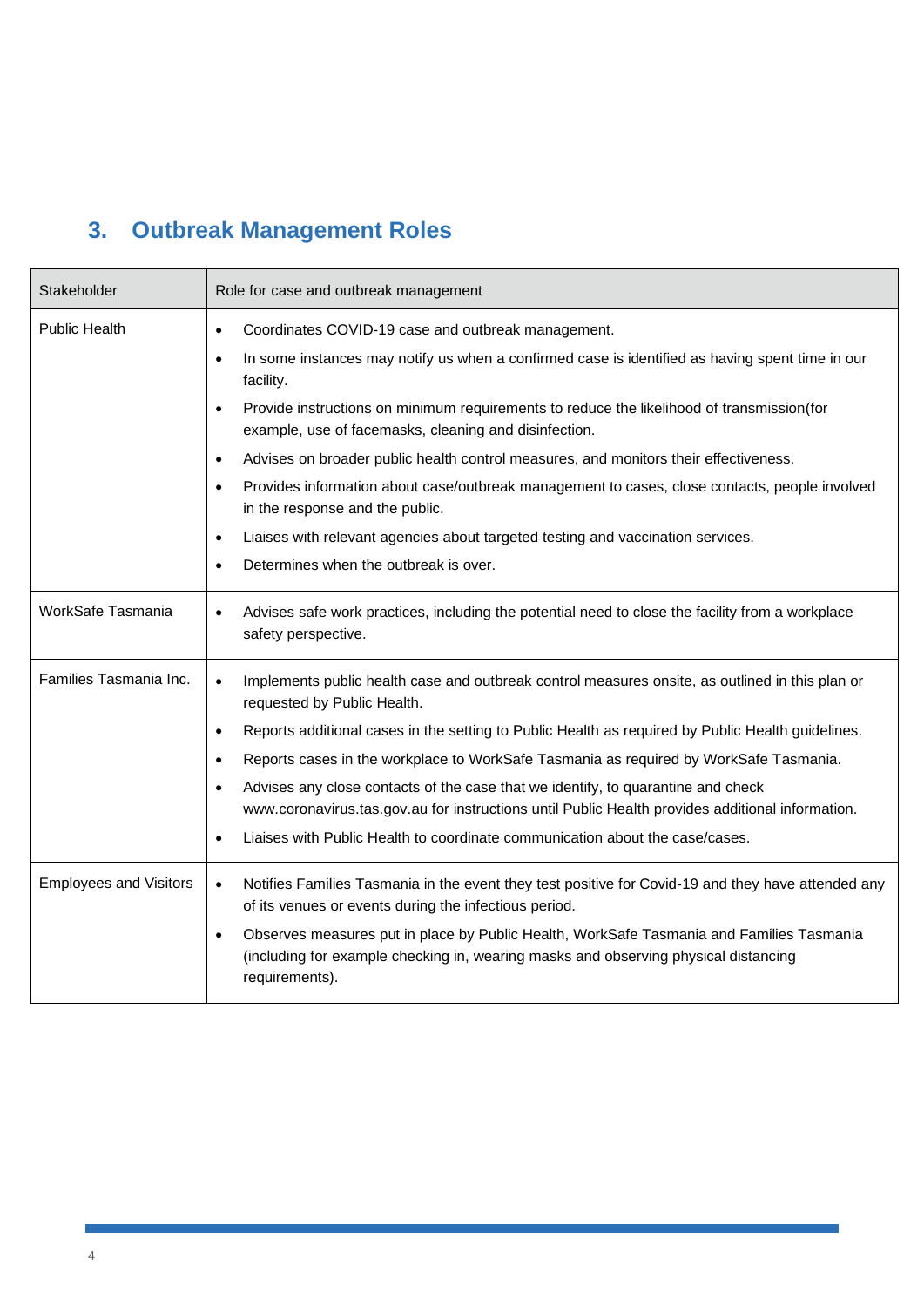# **4. Communications**

The following table details how we communicate regarding procedures in relation to of COVID-19 in the organisation.

| Key stakeholder                                                                                         | What they need to know                                                                                                                                                                                                                                                                                                                                                                                                                                                                                                                                                                                                                                                                                                                                    | How we'll communicate                                                                                | Contact information                                                                                                                          |
|---------------------------------------------------------------------------------------------------------|-----------------------------------------------------------------------------------------------------------------------------------------------------------------------------------------------------------------------------------------------------------------------------------------------------------------------------------------------------------------------------------------------------------------------------------------------------------------------------------------------------------------------------------------------------------------------------------------------------------------------------------------------------------------------------------------------------------------------------------------------------------|------------------------------------------------------------------------------------------------------|----------------------------------------------------------------------------------------------------------------------------------------------|
| Staff (includes<br>employees,<br>consultants,<br>facilitators and<br>volunteers)                        | Level of risk, number of cases linked to the<br>$\bullet$<br>setting.<br>The importance of hand hygiene, respiratory<br>$\bullet$<br>etiquette and physical distancing and staying<br>away if unwell.<br>Outbreak control measures being implemented,<br>$\bullet$<br>for example changed arrangements for accessing<br>the setting, use of facemasks.<br>Arrangements for accessing leave for quarantine<br>$\bullet$<br>and isolation.<br>Expectations about getting tested and not<br>$\bullet$<br>attending work if Staff have any COVID-19<br>symptoms.<br>Changes to schedule of events.<br>$\bullet$<br>Working from home and online delivery<br>$\bullet$<br>arrangements.<br>Arrangements to support staff health and<br>$\bullet$<br>wellbeing. | All-staff email<br>$\bullet$<br>Meetings<br>$\bullet$<br>Text messages<br>$\bullet$<br>Signage       | Staff contact list<br>$\bullet$<br>(dropbox)<br>Volunteer<br>$\bullet$<br>database (google<br>drive)<br>Event sign-in<br>$\bullet$<br>sheets |
| Service<br>participants,<br>consumers,<br>contractors and<br>delivery personnel<br><b>Public Health</b> | Level of risk, number of cases linked to the<br>$\bullet$<br>setting.<br>The importance of hand hygiene, respiratory<br>$\bullet$<br>etiquette, physical distancing and not entering if<br>unwell.<br>Outbreak control measures being implemented,<br>$\bullet$<br>for example changed arrangements for accessing<br>the setting, use of facemasks.<br>Online delivery arrangements.<br>$\bullet$<br>Name and contact details of the main contact<br>$\bullet$<br>person(s) for Public Health, including out-of-<br>hours.                                                                                                                                                                                                                                | Email<br>Event registration<br>information<br>Signage<br>$\bullet$<br>Email<br>Telephone<br>Meetings | Eventbrite<br>Event and venue<br>sign-in sheet<br>1800 671 738                                                                               |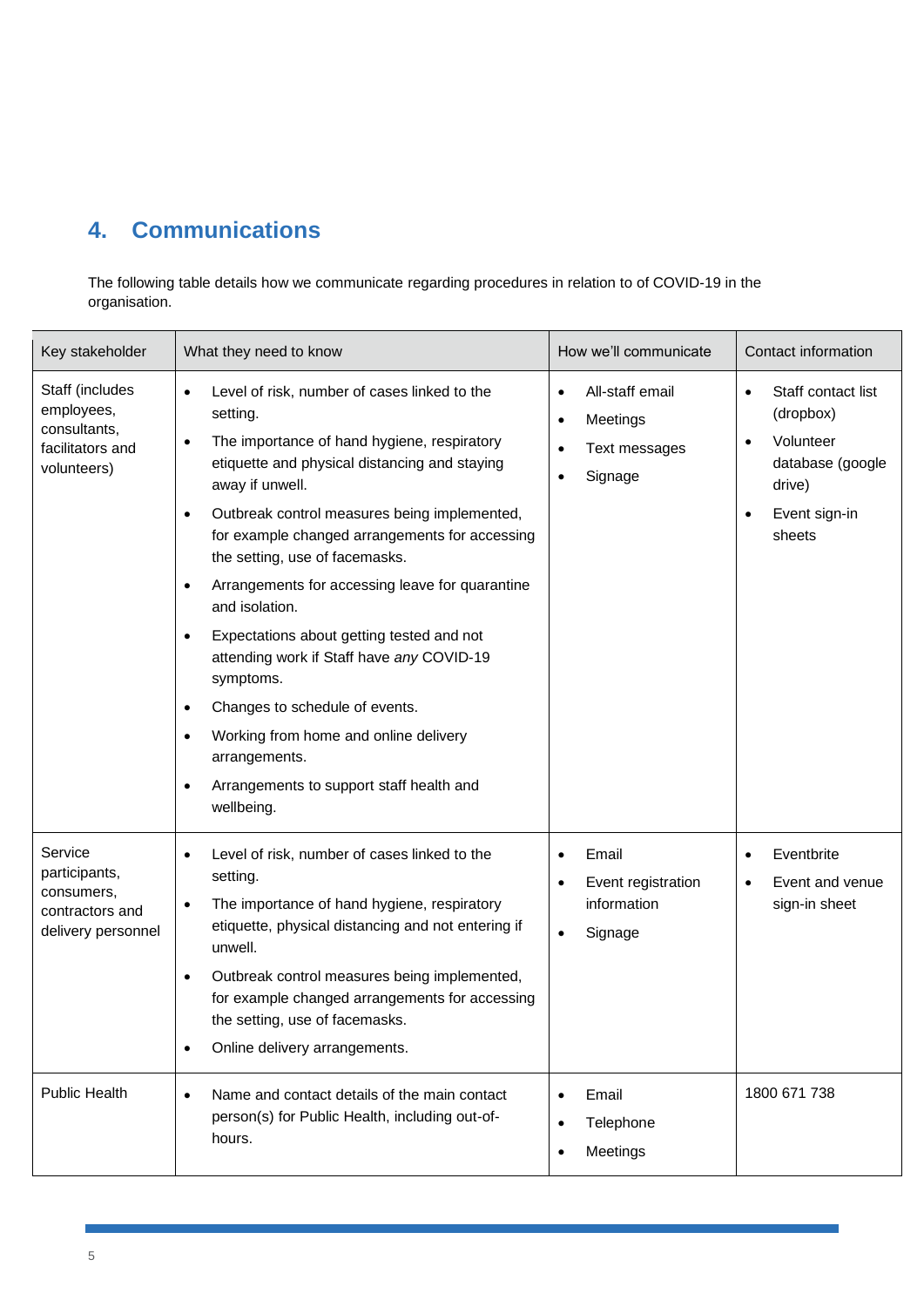| Key stakeholder      | What they need to know                                                                                                                                          | How we'll communicate | Contact information |
|----------------------|-----------------------------------------------------------------------------------------------------------------------------------------------------------------|-----------------------|---------------------|
|                      | Outbreak management risks specific to the<br>$\bullet$<br>setting.<br>Names and contact details of potential contacts of<br>$\bullet$<br>the confirmed case(s). |                       |                     |
| WorkSafe<br>Tasmania | Cases in staff where incident notification is<br>٠<br>required under Work Health and Safety<br>Regulations 2012 - Reg 699                                       | Phone                 | 1300 366 322        |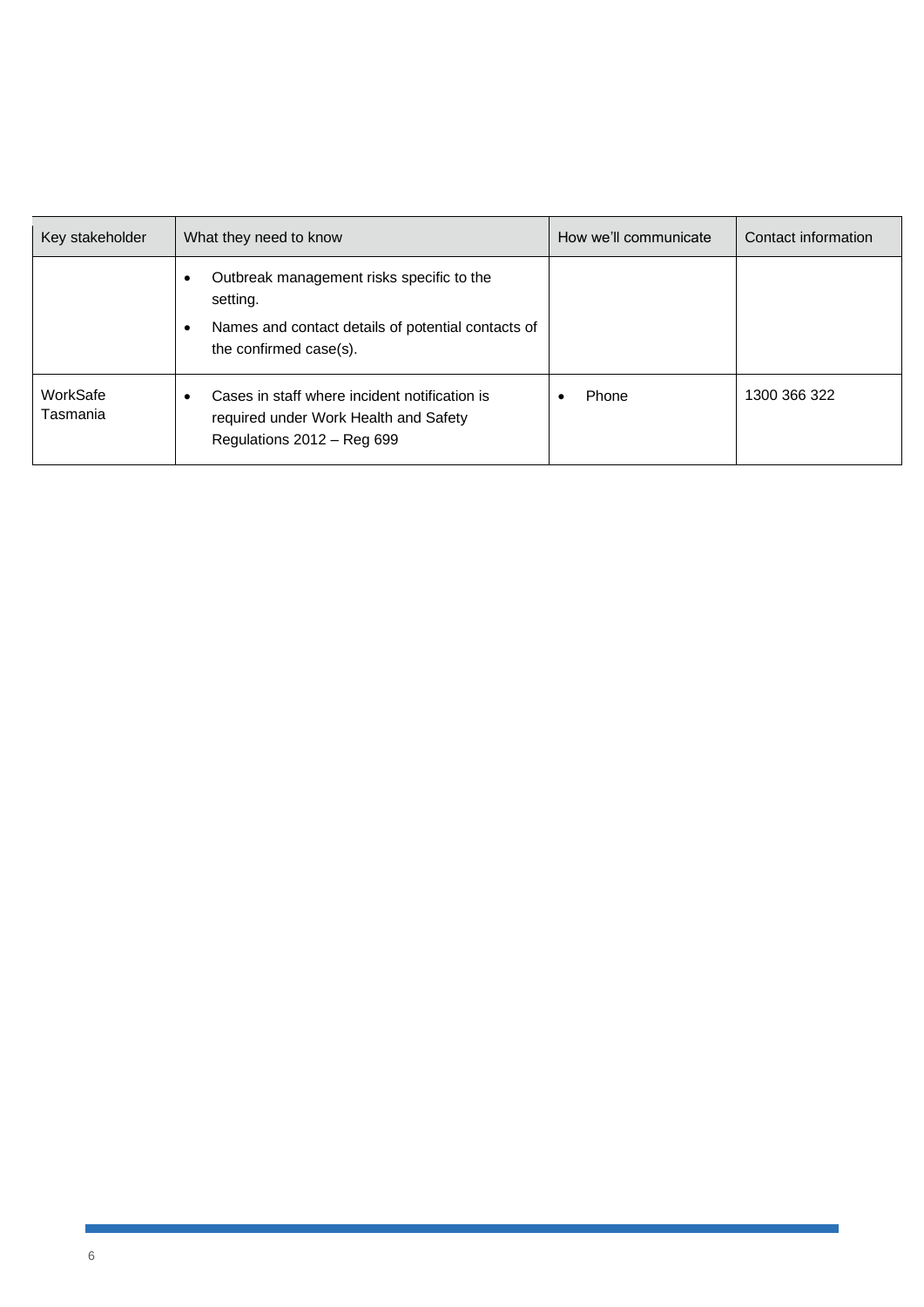# **5. Prevent and Prepare**

The following information details the protocols required to reduce the risk of COVID-19 in the organisation.

### **COVID SAFE BEHAVIOURS**

Employees and Visitors must:

- Comply with any government or Organisation physical distancing requirements that exists from time to time (for example, maintaining a distance of at least 1.5 meters separation from others).
- Stay home if they are unwell.
- Avoid handshakes or other contact.
- Practice good hand hygiene and cough etiquette: wash and dry hands regularly with soap and water, use hand sanitiser and cover your coughs and sneezes.
- Follow the [Tasmanian Government mask mandate](https://www.coronavirus.tas.gov.au/keeping-yourself-safe/face-masks) and wear a mask where required.
- Comply with signage that aids in physical distancing (for example, signage that sets out density limits, or dedicated entry and exit points).
- Sanitise shared plant and equipment (e.g.: photocopier) after each use

Families Tasmania will:

- Consider venue layout and set up events to comply with physical distancing (eg 1.5 metres separation).
- Adhere to density requirements based upon the size of the venue (eg. one person per 2 square metres).
- Encourage online bookings for events via Eventbrite and instruct members not to attend if they are unwell or have COVID-19 symptoms.
- Advise of the mask requirement in event promotions.
- Display appropriat[e signage](https://www.coronavirus.tas.gov.au/resources/keep-it-covid-safe) advising of COVID safety protocols (Check in TAS QR code, keep it covid safe, masks required).
- Designate a volunteer social distancing monitor, where appropriate, for large events (over 500 people).
- Use flexible working arrangements staff may work from home where viable.
- Hold events and activities outside where practical.
- Ensure rooms are ventilated where possible windows remain open if practical and safe.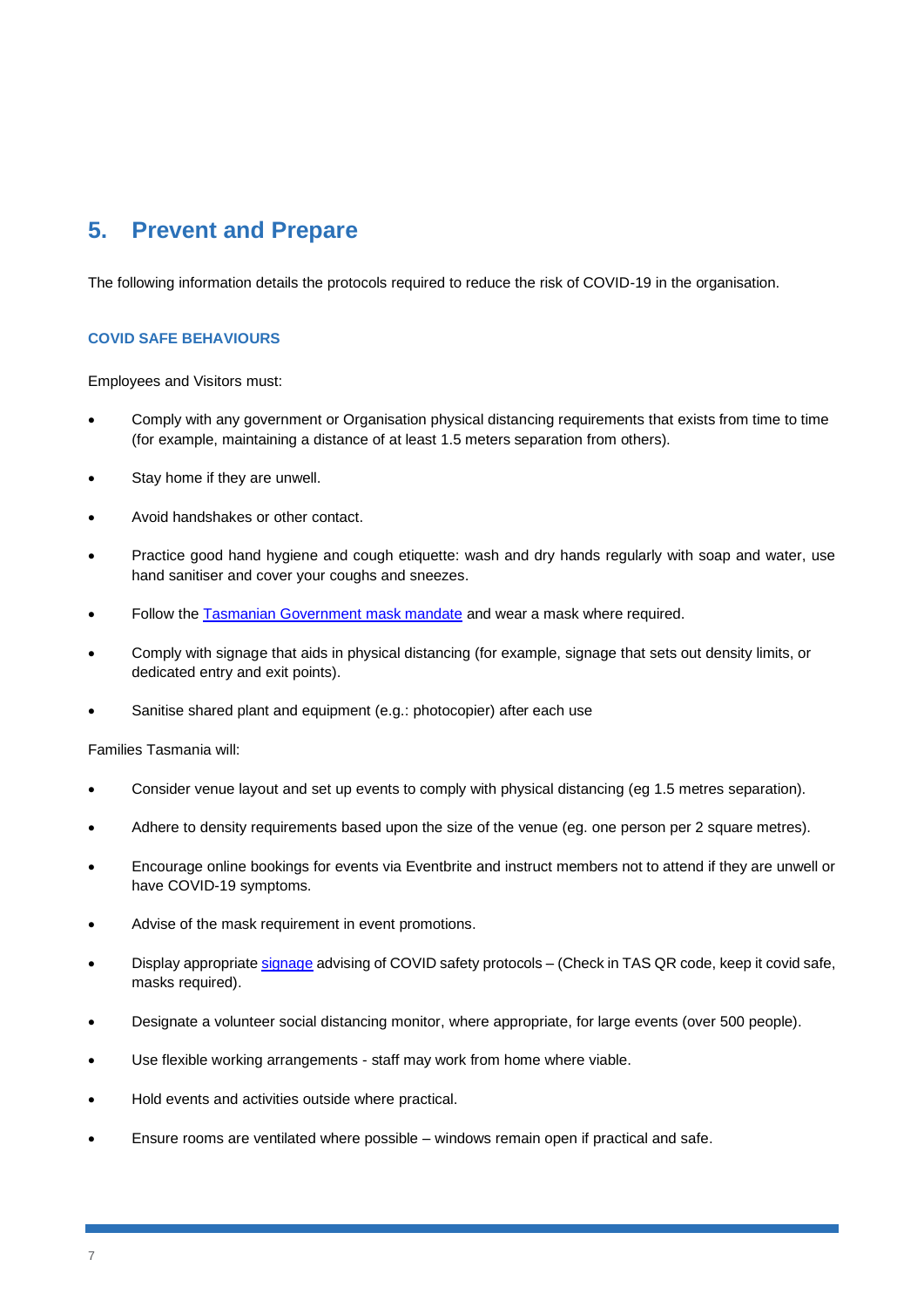#### **CLEANING**

- Families Tasmania will:
	- $\circ$  provide all the supplies and equipment necessary to ensure that the cleaning and hygiene procedures implemented for the workplace can be complied with.
	- o Display a cleaning log at the head office which must be completed at the end of each work day.
	- o Arrange for regular and through cleaning of its venues.
- Staff and Volunteers will:
	- $\circ$  undertake a pre and post cleaning of resources and touchpoints for each event.
	- o Wear gloves when cleaning.
- Staff and Volunteers must use no-rinse sanitiser, disinfectant wipes and/or spray to clean toys and resources. Staff and Volunteers must follow the manufacturers' instructions and allow the disinfectant to remain on the surface for the period of time required to kill the virus (contact time) as specified.

#### **TRAINING AND EDUCATION**

- Families Tasmania will provide each staff member and volunteer at the workplace with information, training and instruction on control measures implemented in the workplace to mitigate the risks in relation to COVID-19.
- Families Tasmania will ensure that an induction register of information provided to each staff member and volunteer is maintained.

### **RECORD KEEPING AND CONTACT TRACING**

The Organisation will adopt record keeping and contact tracing requirements that complies with the relevant Government or public health orders. Including:

- Check in TAS QR code for each event, venue or mobile resource (food truck).
- Eventbrite registration or attendance register for all events and groups.
- Record of work location, day and time on staff timesheets.

#### **VACCINATION**

We have considered vaccination as part of our COVID-19 risk assessment. As there is currently no governmentimposed requirement that all workers be vaccinated, we have decided that vaccination will not be mandatory for staff except when we decide it is necessary based on the particular risk profile of a worker's duties or as otherwise required by law.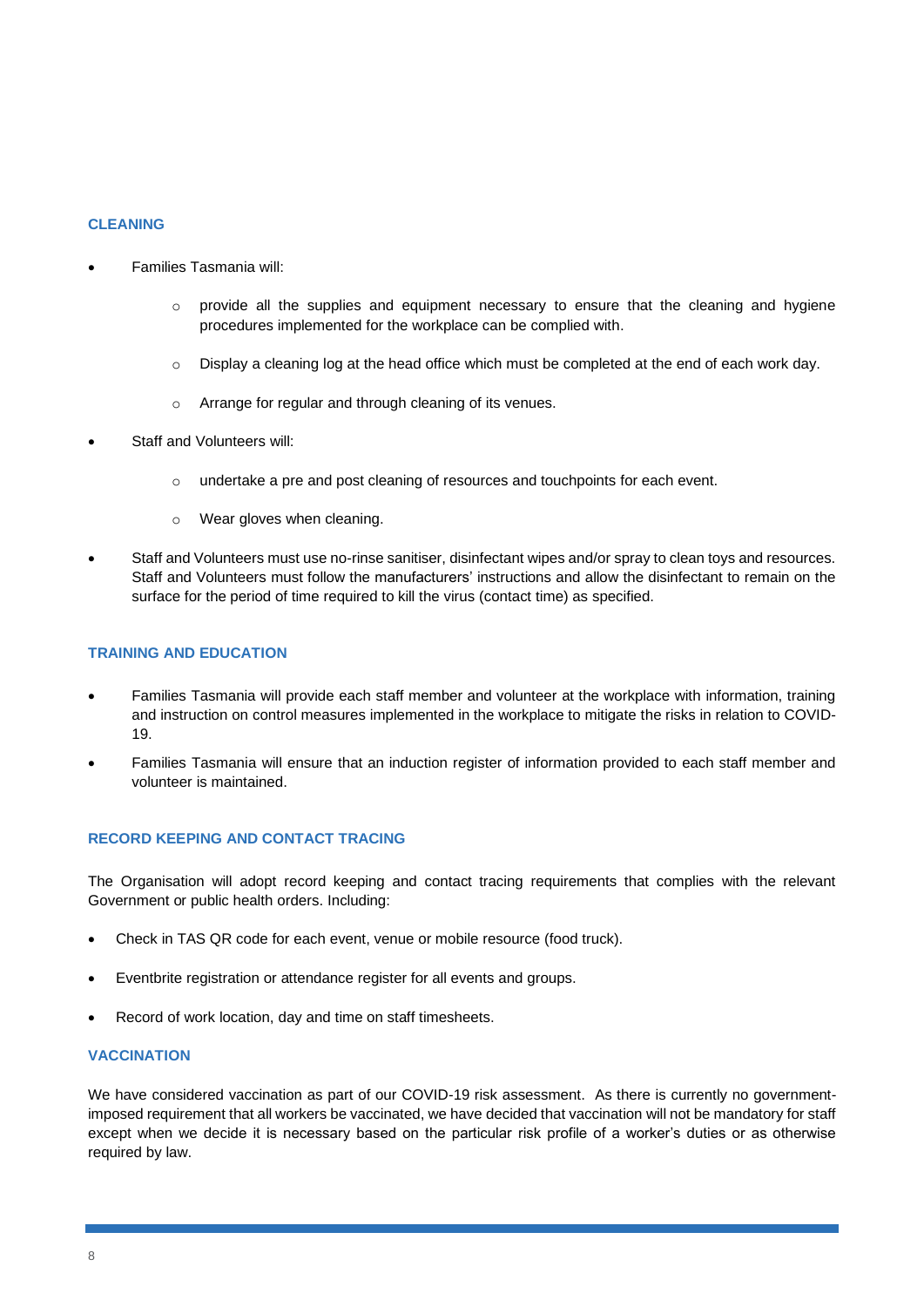We will continue to keep the situation in relation to vaccinations under review in our ongoing COVID-19 risk assessments and we may need to review position, if, for example, our risk assessments, government guidance or stakeholder requirements indicate that we need to restrict certain roles within the business to staff who have been vaccinated.

We do however encourage all our staff to get the vaccine if they are able to do so.

Families Tasmania will support all employees in attending COVID-19 vaccination appointments, including for boosters. If employees require time off work to get their COVID-19 vaccination, they must inform the Chief Executive Officer. Employees will not be required to apply for leave to attend a vaccination appointment as long as the Chief Executive Officer informed before the appointment.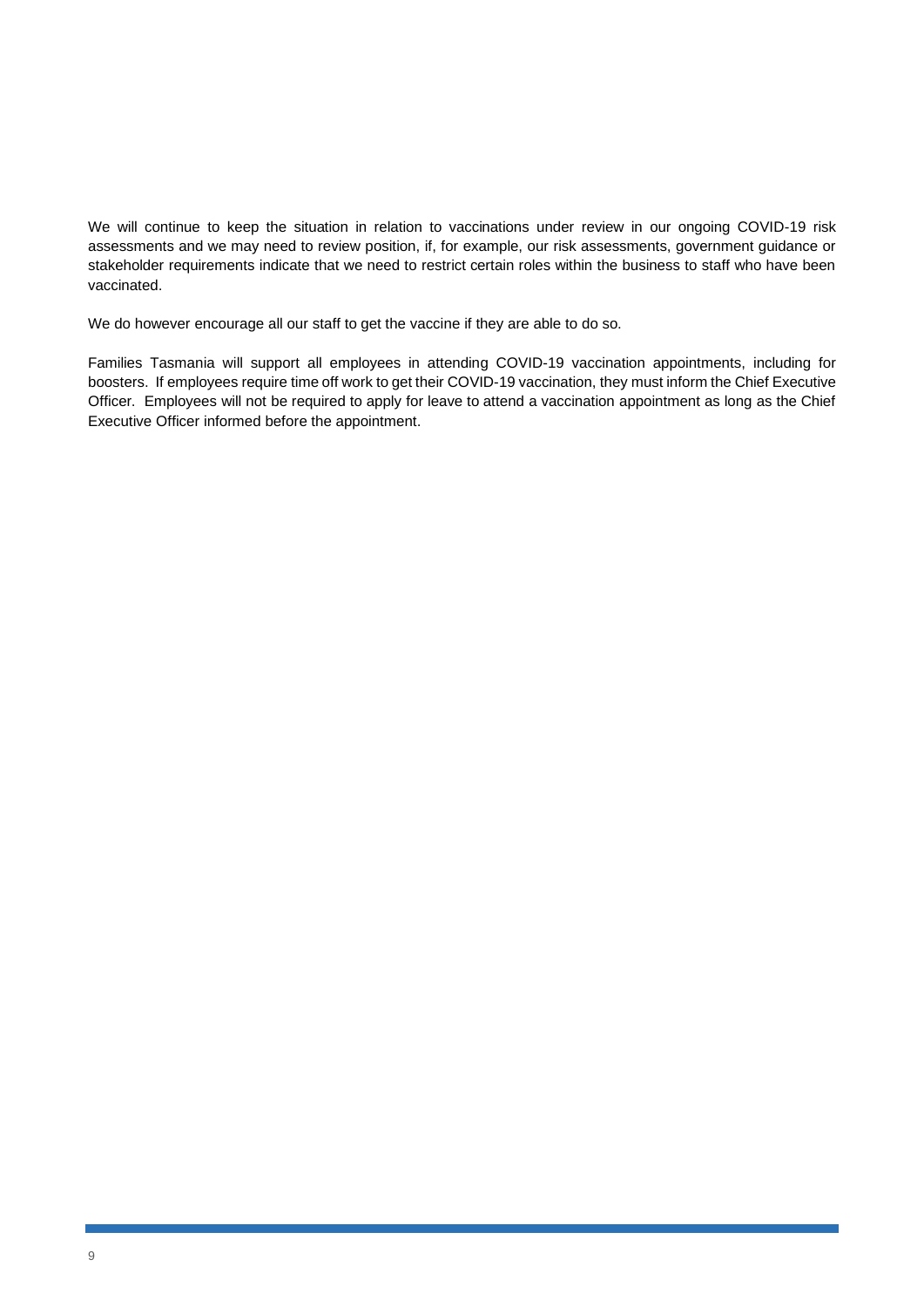# **6. Respond**

The response stage is triggered by the identification of one or more cases of COVID-19 within or linked to the organisation. The goal is to slow the virus spreading and protect people at greater risk of severe illness from COVID-19.

## **6.1 CORONAVIRUS DIAGNOSIS OR EXPOSURE**

- 1. If Employees have any COVID symptoms at all, they must isolate and get tested. Employees must also immediately notify the CEO.
- 2. If you are a case contact, and are required to isolate and/or get tested, you must comply. Employees must also immediately notify the CEO.
- 3. Visit [www.coronavirus.tas.gov.au](http://www.coronavirus.tas.gov.au/) for further information

### **What to do if you test positive?**

- 4. Follow public health directives, and advise the CEO as soon as possible.
- 5. If Employees are unwell and unable to work then they may access personal (sick) leave. Please advise the CEO of the date of the positive test result.
- 6. On day 7 Employees must advise the CEO by email if they are fit for work or not.
- 7. If staff are well during this period of isolation, in consultation with the CEO, staff may work from home.

Regardless of their symptoms, Staff, volunteers and participants must not attend any organisation event or setting during any isolation period that the Government, medical authority or medical practitioner requires them to undertake.

## **6.2 CASE MANAGEMENT**

If a person who has tested positive for COVID-19 is identified as having spent time the workplace, event or setting while they were infectious, Families Tasmania may be notified by Public Health.

Employees and Volunteers who have tested positive for COVID-19 must compile a list of each attendance at a Families Tasmania venue or office, and the details of those who they were in contact with. This should be provided to Families Tasmania as soon as possible.

Families Tasmania will notify Public Health if they are aware of a case having been the workplace, event or setting in the 48 hours prior to diagnosis or symptom onset.

If an Employee or Visitor is notified that they are a close contact whist they are in a Families Tasmania venue / at an event, they must immediately isolate, wear a mask and leave the venue / event as soon as possible via a personal mode of transport (or if that is not possible, wear a mask in a taxi).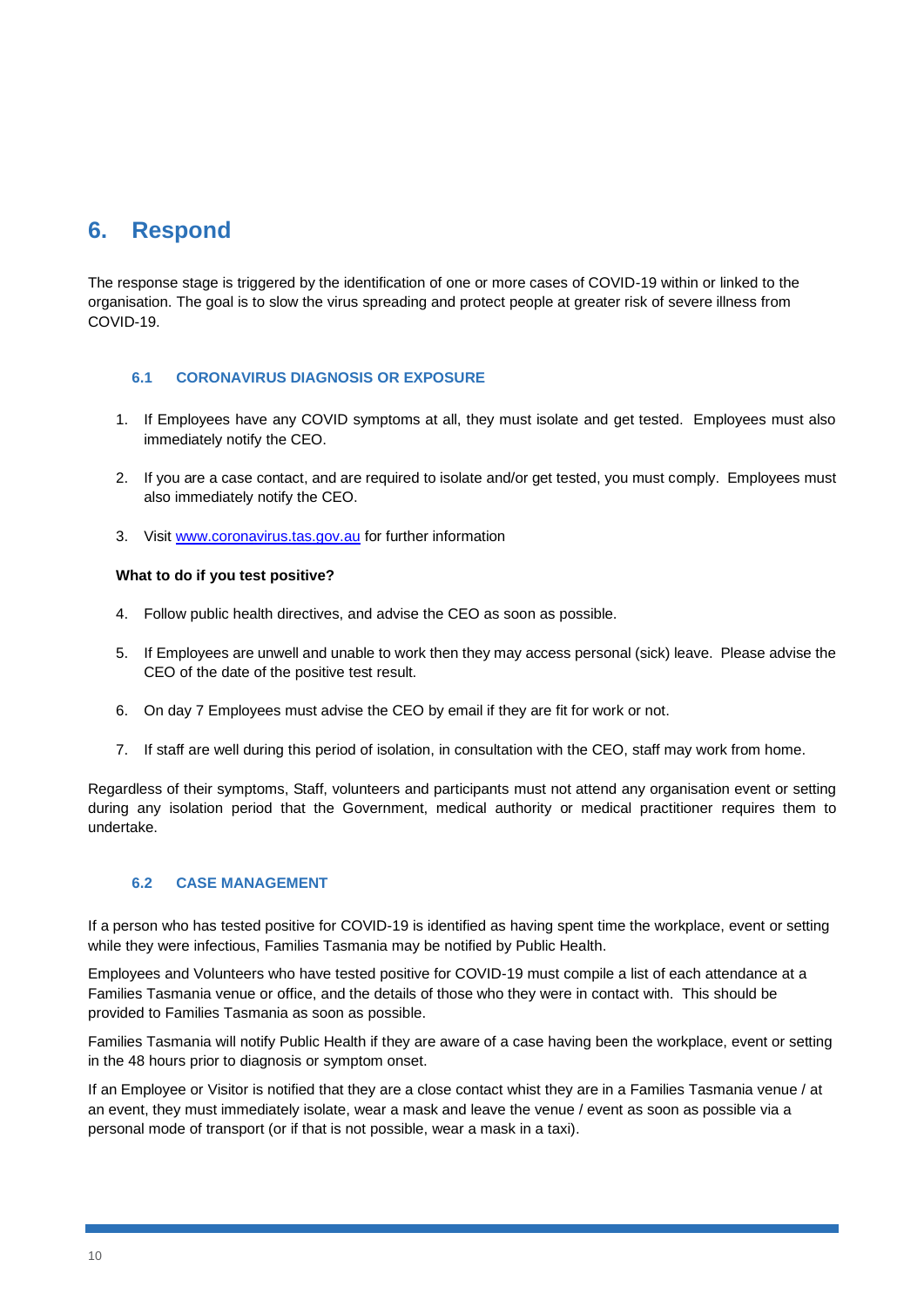### **6.3 CONTACT MANAGEMENT**

If a person who has tested positive for COVID-19 is identified as having spent time the workplace, event or setting while they were infectious Families Tasmania may provide public health information about who may have had contact with the confirmed case. This may include staff timesheets and event registrations that may assist to supplement check in tas information.

Families Tasmania may contact anyone identified as a potential close contact of the case and instruct them to check [www.coronavirus.tas.gov.au](http://www.coronavirus.tas.gov.au/) for information about what to do next, or until public health contacts them directly.

Families Tasmania may email event and group participants notifying them of a confirmed positive case of COVID-19 in the organisations and their possible exposure.

### **6.4 THE CONTINUATION OF BUSINESS OPERATIONS**

Families Tasmania will undertake a risk assessment for each planned event, group or service and determine the viability of the event or service proceeding within the current environment on a case-by-case basis. If an Employee is responsible for organising an event, the Employee must complete the risk assessment and provide it to the CEO for approval at least one week prior to the event.

The Organisation will do everything possible to continue operating in these circumstances, however ultimately will take the action that is necessary to comply with Government advice and ensure safety within the workplace. It may become necessary for the business to temporarily reduce or cease operations, for example if a staff member is diagnosed with COVID-19.

In the event that an event, group or service is determined high risk, and/or COVID-19 risk mitigation processes are not able to be effectively actioned, Families Tasmania staff and CEO may cancel or postpone the event, group or service.

### **6.5 WORKING FROM HOME AND ONLINE OPERATIONS**

The Organisation will take all available steps to continue to provide support services to the community.

To do this staff may be required to work from home and continue the delivery of information sessions and support groups online via video conferencing. Support and operational guidelines for this will be provided by the CEO.

The Organisation will ensure that we will comply with any Government directions and advice and implement restrictions as required.

If you work for multiple employers, you are required to notify management immediately.